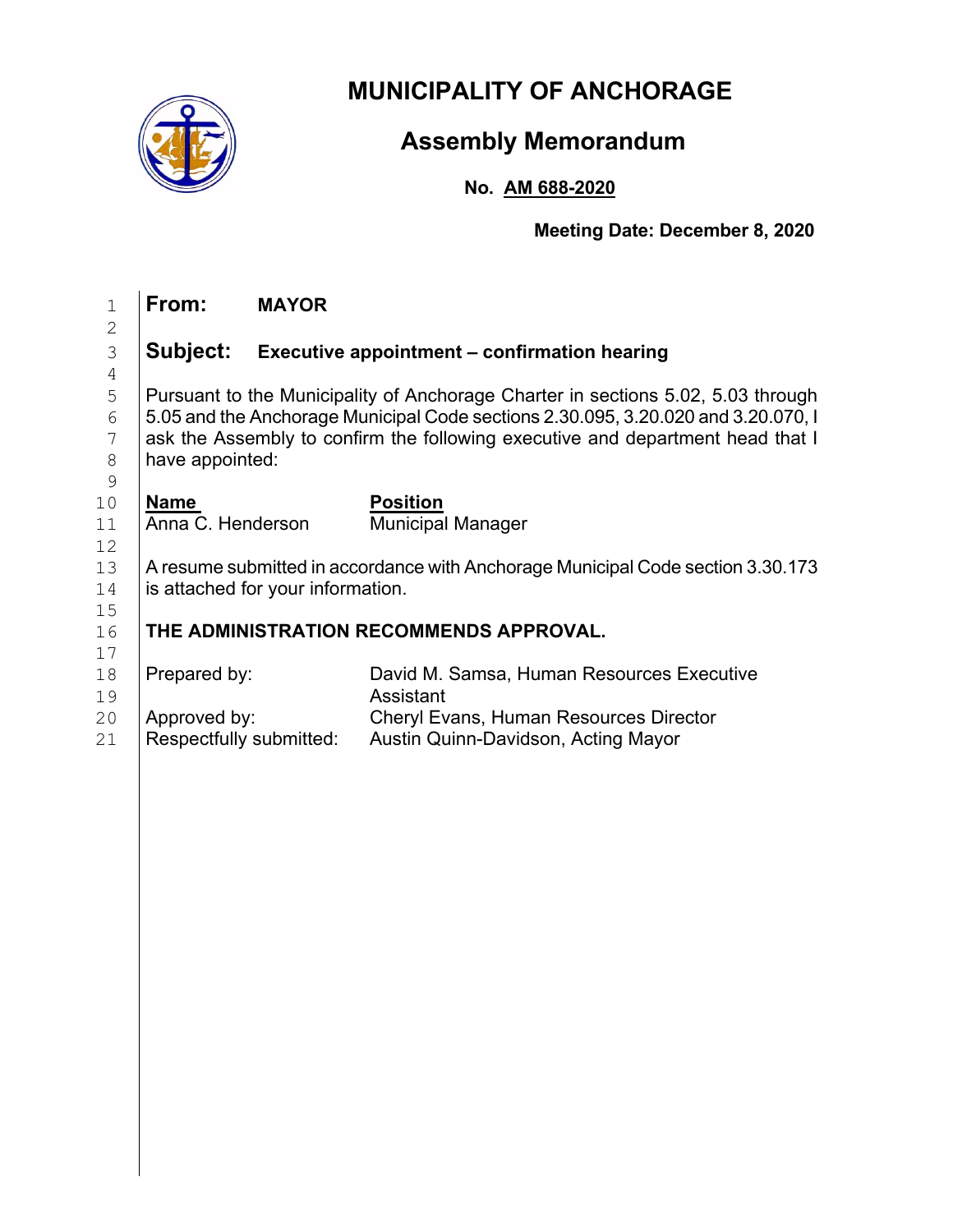

Municipality of Anchorage Austin Quinn-Davidson

Acting Mayor

December 2, 2020

Anna Henderson

Dear Anna,

I am pleased you have accepted the executive position of Municipal Manager (position number 30001115) with the Municipal Manager's Office. Your executive appointment begins December 2, 2020.

Your salary will be based on an annual salary of \$140,046.40 (\$67.33 per hour) and is paid on a bi-weekly basis. This is a salaried executive position and as such is exempt from the minimum wage and overtime provisions of the Federal Fair Labor Standards Act. You will serve in an appointed capacity at the pleasure of the Mayor.

You will continue to receive on an annual basis eighty (80) hours of non-cashable leave in accordance with Anchorage Municipal Code (3.30.174.J).

In accordance with Anchorage Municipal Code (3.30.173), executive employees shall submit a resume prior to hire or appointment. Under Municipal policy, your resume will be submitted to the Assembly and become part of the public record.

The Municipal Executive Team and I look forward to working with you.

Sincerely,

Austin Quinn-Davidson

Austin Quinn-Davidson Acting Mayor

cc: Personnel File Central Payroll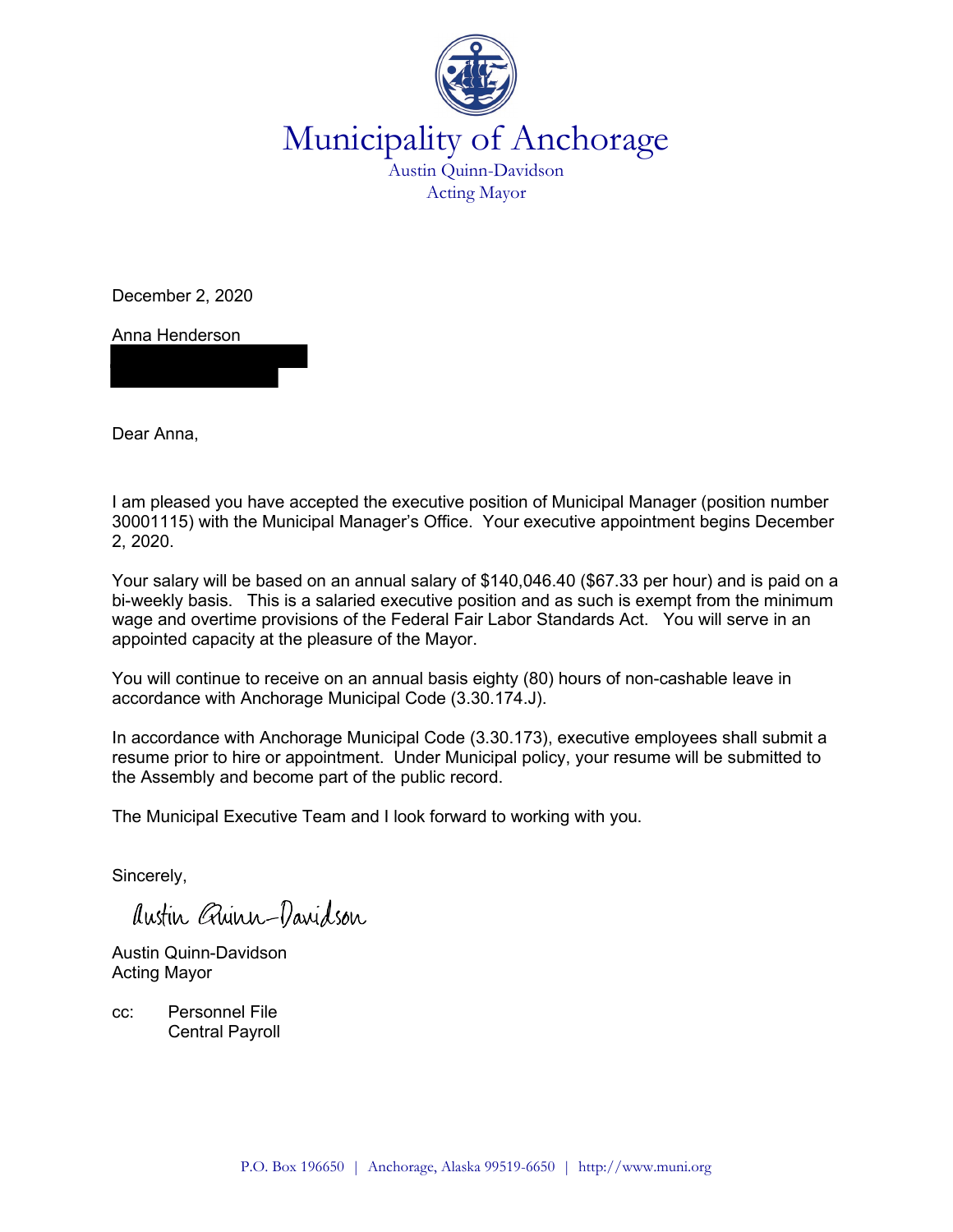### Professional Experience

| Deputy Municipal<br>Manager<br>10/2020/11/2020                   | Municipality of Anchorage<br>Responsible to the municipal manager, assisting with overall<br>conduct of municipal administrative policy, public safety, and<br>operation of the municipality; including oversight of nine<br>municipal departments, two utilities, two enterprises, and five<br>offices.                                                                                                                                                                                                                                                                                                                                                                                                                                                                                                                                                                                                                                                                                                                                                                     |
|------------------------------------------------------------------|------------------------------------------------------------------------------------------------------------------------------------------------------------------------------------------------------------------------------------------------------------------------------------------------------------------------------------------------------------------------------------------------------------------------------------------------------------------------------------------------------------------------------------------------------------------------------------------------------------------------------------------------------------------------------------------------------------------------------------------------------------------------------------------------------------------------------------------------------------------------------------------------------------------------------------------------------------------------------------------------------------------------------------------------------------------------------|
| <b>General Manager</b><br>04/2019-10/2020                        | Municipal Light & Power<br>Manage all operations and business affairs of a municipal-<br>owned, vertically integrated electric utility that generates,<br>transmits and distributes energy to over 30,000 residential and<br>commercial customers with a mixture of natural gas, steam,<br>and hydroelectric assets as well as purchased power contracts.<br>The utility also owns a share of a natural gas field to source a<br>portion of its gas supply.<br>Responsible for effectuating Asset Purchase and Sale<br>agreement resulting in the successful completion of the sale of<br>ML&P to Chugach Electric.<br>The utility began a multi-phase grid modernization program in<br>$\bullet$<br>2011 with a \$430 million generation replacement program and<br>in 2017 the capital investment focus transitioned to the<br>replacement of aging distribution infrastructure and the system-<br>wide installation of smart meters.<br>Power from non-carbon emitting resources is 15%-17% on<br>$\bullet$<br>average.<br>250 personnel, including eight direct reports. |
| <b>Regulatory Affairs</b><br>Division Manager<br>02/2016-04/2019 | Municipal Light & Power<br>Executive manager leading the Regulatory Affairs and Gas<br>Supply Division.<br>Develop policies and procedures to facilitate internal<br>compliance with federal laws and the Alaska Public Utilities<br>Regulatory Act (AS 42.05).<br>Manage gas supply operations, including ownership interest in a<br>producing natural gas field, to achieve operating strategies.<br>Including emergency operations procedures.<br>Lead negotiations in purchase and sales agreements for electric<br>$\bullet$<br>service and other contracts.<br>Develop strategic regulatory and public policy agendas and<br>$\bullet$<br>provide public testimony to various governing bodies, boards,<br>commissions and committees in support of the agenda.<br>Responsible for the development and approval of utility rates<br>including directing the activities of outside counsel and expert<br>witnesses.                                                                                                                                                     |